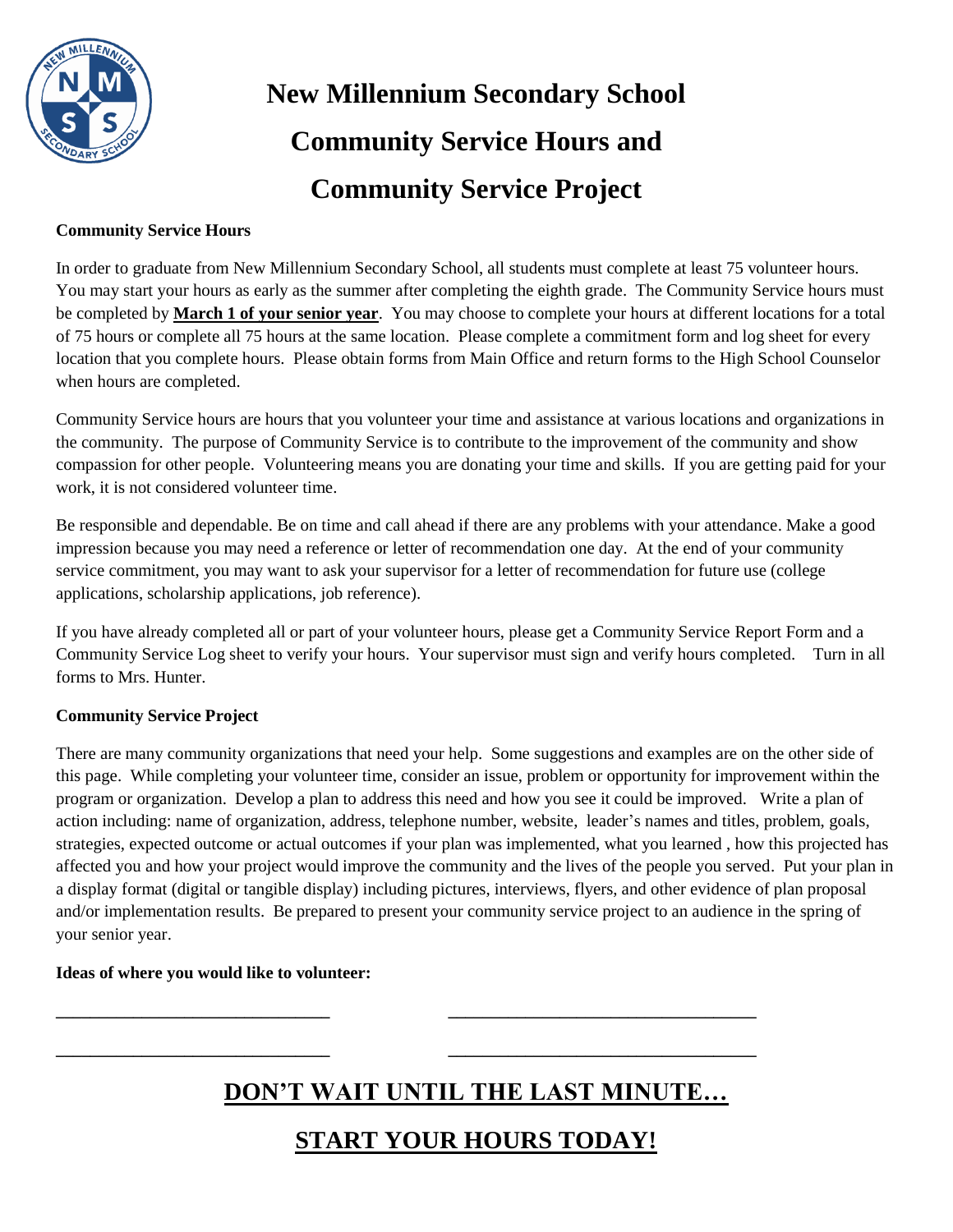

## **Community Service Suggestions and Examples**

#### **Mentor/tutor young children or peers at a:**

- a. Day care, pre-school, elementary school, middle school, high school
- b. Library (read to children, general assistance)
- c. Big Brother/Big Sister program

#### **Community clean-up, beautification and safety**

- a. Community garden, planting trees, flowers
- b. Clean & Green organization
- c. Beach clean-up project
- d. Teens Against Graffiti organization
- e. Community Coalition
- f. Local police/sheriff's department youth programs

#### **Assist senior citizens, patients, homeless people or animals at a:**

- a. Nursing home or independent living facility
- b. Hospital or medical facility
- c. Homeless shelter/kitchen or facility
- d. Animal shelter or veterinary hospital

#### **Assisting with city or county events:**

- a. Marathon, runs/walks, festivals, promotions
- b. Health/social issues, fairs
- c. Political elections-poll centers

#### **Assist with community parks and recreation centers:**

- a. Boys and Girls Clubs
- b. Summer camps YMCA, churches
- c. Community centers
- d. Community sports leagues Little League baseball, Junior League basketball, AYSO, YMCA

#### **Assist with non-profit organizations:**

- a. American Cancer Society
- b. AIDS Project Los Angeles
- c. Head Start programs
- d. Los Angeles Marathon
- e. Scholarship foundations